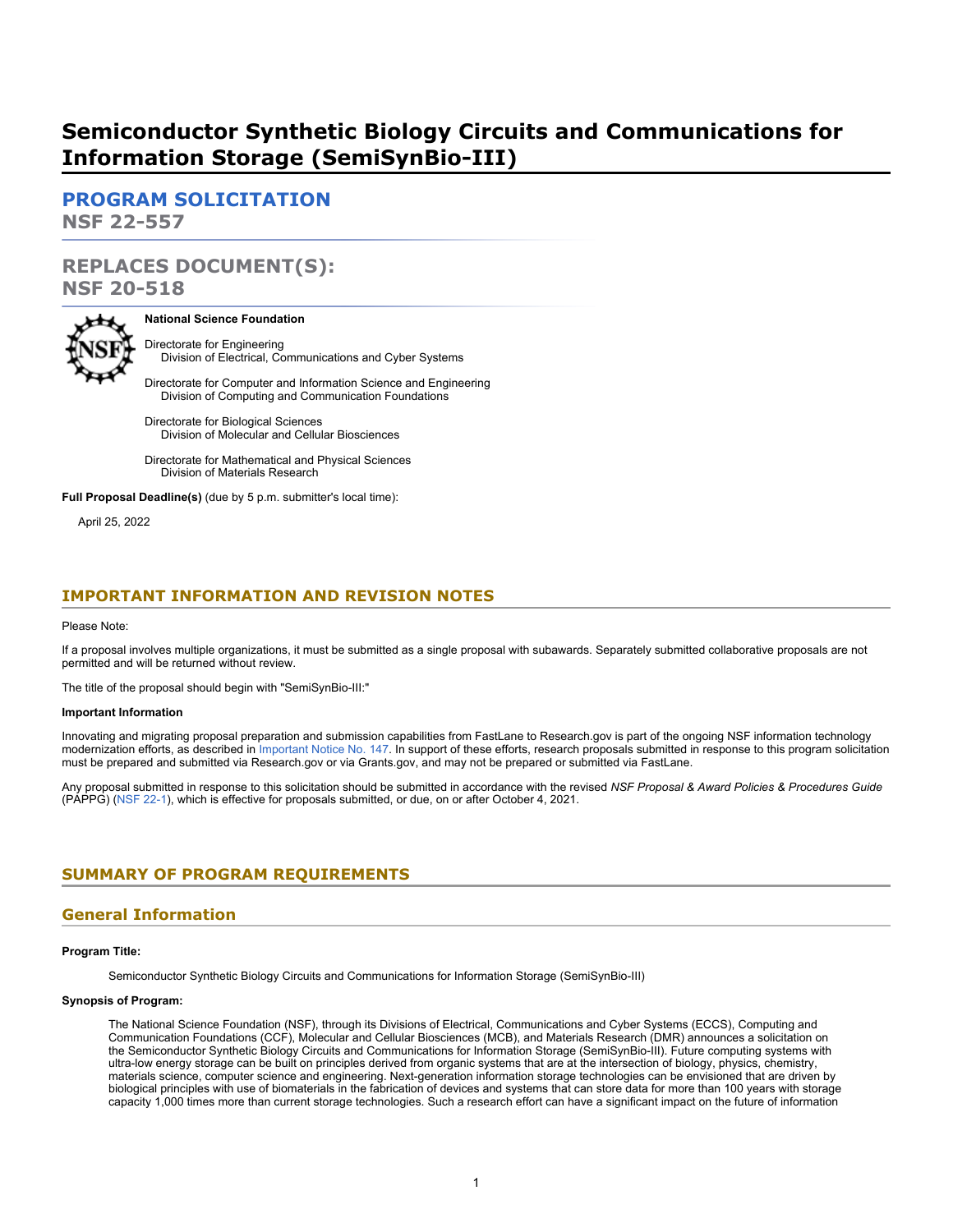storage technologies. This focused solicitation seeks high-risk/high- return interdisciplinary research on novel concepts and enabling technologies that will address the fundamental scientific issues and technological challenges associated with the underpinnings of synthetic biology integrated with semiconductor technology. This research will foster interactions among various disciplines including biology, physics, chemistry, materials science, computer science and engineering that will enable in heretofore-unanticipated breakthroughs.

**INFORMATIONAL WEBINAR:** The SemiSynBio-III program will host an informational webinar in March 2022 to discuss and answer questions about the solicitation. Details on how to join this webinar will be posted on the program web page.

### **Cognizant Program Officer(s):**

*Please note that the following information is current at the time of publishing. See program website for any updates to the points of contact.*

- Usha Varshney, ECCS/ENG, telephone: (703) 292-5385, email: [uvarshne@nsf.gov](mailto:uvarshne@nsf.gov)
- Mitra Basu, CCF/CISE, telephone: (703) 292-8649, email: [mbasu@nsf.gov](mailto:mbasu@nsf.gov)
- Ramon Gonzalez, MCB/BIO, telephone: (703) 292-8046, email: [ramgonza@nsf.gov](mailto:ramgonza@nsf.gov)
- $\bullet$ Paul A. Lane, DMR/MPS, telephone: (703) 292-2453, email: [plane@nsf.gov](mailto:plane@nsf.gov)

### **Applicable Catalog of Federal Domestic Assistance (CFDA) Number(s):**

- 47.041 --- Engineering
- 47.049 --- Mathematical and Physical Sciences
- 47.070 --- Computer and Information Science and Engineering
- 47.074 --- Biological Sciences

### **Award Information**

**Anticipated Type of Award:** Standard Grant or Continuing Grant

**Estimated Number of Awards:** 8 to 10

**Anticipated Funding Amount:** \$12,000,000

Individual projects will be funded at up to \$1,500,000 for three years depending on the availability of funds.

### **Eligibility Information**

### **Who May Submit Proposals:**

Proposals may only be submitted by the following:

Institutions of Higher Education (IHEs) - Two- and four-year IHEs (including community colleges) accredited in, and having a campus located in the US, acting on behalf of their faculty members. Special Instructions for International Branch Campuses of US IHEs: If the proposal includes funding to be provided to an international branch campus of a US institution of higher education (including through use of subawards and consultant arrangements), the proposer must explain the benefit(s) to the project of performance at the international branch campus, and justify why the project activities cannot be performed at the US campus.

#### **Who May Serve as PI:**

The Principal Investigator (PI) must be at the faculty level as determined by the submitting organization. A minimum of one PI and two co-PIs must participate.

A minimum of one PI and two co-PIs must participate in a proposal, representing expertise in at least three disciplines selected from Biological Sciences, Materials Science, Computer Science and Engineering. A leader addressing each of the three Research Themes must be identified. Interdisciplinary expertise is an advantage in this context. The proposal must specify in a separate paragraph in the introductory section, how the three disciplines are integrated in their research approach.

### **Limit on Number of Proposals per Organization:**

There are no restrictions or limits.

#### **Limit on Number of Proposals per PI or co-PI:** 1

An investigator may participate as PI, co-PI or senior personnel in no more than one proposal submitted in response to this solicitation. It is the responsibility of the submitting institution to ensure that the PI and all the co-PIs are participating in only one proposal.

If an individual exceeds this limit, proposals will be accepted based on earliest date and time of the proposal submission, i.e., the first proposal received will be accepted and the remainder will be returned without review. No exceptions will be made.

### **Proposal Preparation and Submission Instructions**

#### **A. Proposal Preparation Instructions**

- **Letters of Intent:** Not required
- **Preliminary Proposal Submission:** Not required
- **Full Proposals:**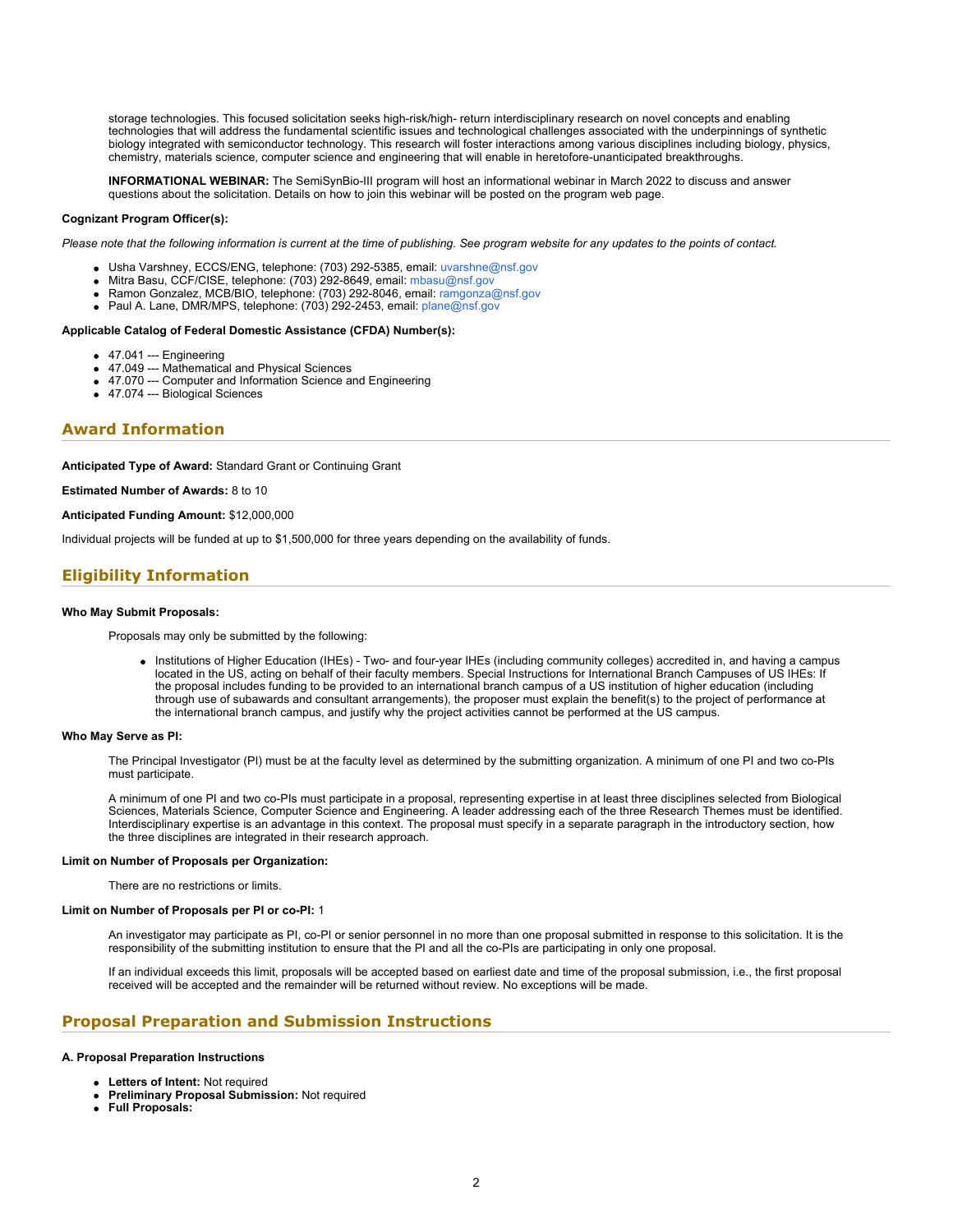- Full Proposals submitted via Research.gov: *NSF Proposal and Award Policies and Procedures Guide* (PAPPG) guidelines apply. The complete text of the PAPPG is available electronically on the NSF website at: [https://www.nsf.gov/publications/pub\\_summ.jsp?](https://www.nsf.gov/publications/pub_summ.jsp?ods_key=pappg) [ods\\_key=pappg.](https://www.nsf.gov/publications/pub_summ.jsp?ods_key=pappg)
- Full Proposals submitted via Grants.gov: *NSF Grants.gov Application Guide: A Guide for the Preparation and Submission of NSF Applications via Grants.gov* guidelines apply (Note: The *NSF Grants.gov Application Guide* is available on the Grants.gov website and on the NSF website at: [https://www.nsf.gov/publications/pub\\_summ.jsp?ods\\_key=grantsgovguide](https://www.nsf.gov/publications/pub_summ.jsp?ods_key=grantsgovguide)).

### **B. Budgetary Information**

**Cost Sharing Requirements:**

Inclusion of voluntary committed cost sharing is prohibited.

**Indirect Cost (F&A) Limitations:**

Not Applicable

**Other Budgetary Limitations:**

Not Applicable

- **C. Due Dates**
	- **Full Proposal Deadline(s)** (due by 5 p.m. submitter's local time):

April 25, 2022

### **Proposal Review Information Criteria**

### **Merit Review Criteria:**

National Science Board approved criteria. Additional merit review criteria apply. Please see the full text of this solicitation for further information.

# **Award Administration Information**

### **Award Conditions:**

Additional award conditions apply. Please see the full text of this solicitation for further information.

### **Reporting Requirements:**

Standard NSF reporting requirements apply.

### <span id="page-2-0"></span>**TABLE OF CONTENTS**

### **[Summary of Program Requirements](#page-0-0)**

- I. **[Introduction](#page-2-1)**
- II. **[Program Description](#page-3-0)**
- III. **[Award Information](#page-4-0)**
- IV. **[Eligibility Information](#page-5-0)**
- V. **[Proposal Preparation and Submission Instructions](#page-5-1)**
	- A. [Proposal Preparation Instructions](#page-5-1)
	- B. [Budgetary Information](#page-6-0)
	- C. [Due Dates](#page-6-1)
- D. [Research.gov/Grants.gov Requirements](#page-6-2) VI. **[NSF Proposal Processing and Review Procedures](#page-6-3)**
	- A. [Merit Review Principles and Criteria](#page-7-0)
	- B. [Review and Selection Process](#page-8-0)
- VII. **[Award Administration Information](#page-8-1)**
- A. [Notification of the Award](#page-8-2)
	- B. [Award Conditions](#page-8-3)
	- C. [Reporting Requirements](#page-8-4)
- VIII. **[Agency Contacts](#page-9-0)**
- IX. **[Other Information](#page-9-1)**

# <span id="page-2-1"></span>**I. INTRODUCTION**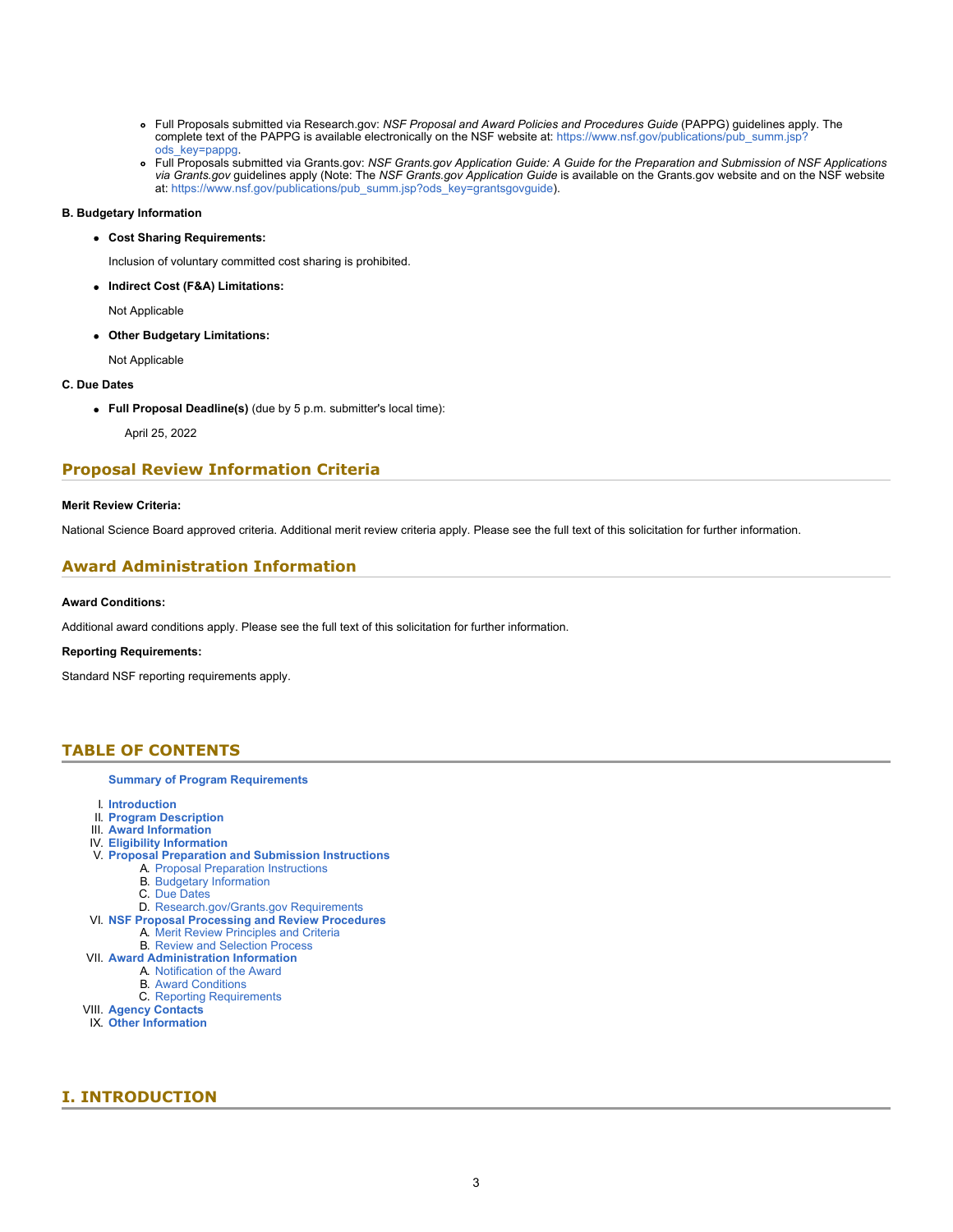Semiconductor- based information technologies are facing many challenges as Moore's Law for Complementary Metal Oxide Semiconductors (CMOS) approaches its physical limits, with no obvious replacement technologies in sight. Several recent breakthroughs in synthetic biology have demonstrated the suitability of biomolecules as carriers of stored digital data for memory applications. At the same time, the semiconductor industry has accumulated unique tools and expertise in design and fabrication of complex hybrid systems, which incorporate unconventional materials, to meet future information storage needs.

Understanding the principles of information processing, circuits, and communications in living cells could enable new generations of storage techniques. The most promising characteristic of biological systems are in their extremely low- energy operation, which is close to the thermodynamic limits and their small physical size. Although the progress of silicon technology has been extraordinary, sub-microscopic computing systems remain elusive. On the other hand, Nature addresses the sub-microscopic design challenges and offers new solutions for future nano and quantum systems for information processing and storage.

SemiSynBio-III seeks to further explore and exploit synergies between synthetic biology and semiconductor technology. The integration of these fields has the potential to lead to a new technological boom for information processing and storage. The goal of the SemiSynBio-III research program will be to foster exploratory, multi-disciplinary, longer-term basic research leading to novel high-payoff solutions for the information storage and information processing industry based on recent progress in synthetic biology and the know-how of the semiconductor technology. It is also anticipated that fundamental research in synthetic biology integrated with semiconductor capabilities will benefit design and fabrication of hybrid and complex biomaterial systems for extensive applications in biological communications, information processing technologies, sensing and personalized medicine.

The community is ready to address the topic, as a growing number of physicists, chemists, mathematicians, materials scientists, computer scientists and engineers are starting to apply their expertise to synthetic biology, hybrid living cell structures, cell-inspired and cell-based physical phenomenon to microelectronics and computational storage systems. This new direction complements the growing use of semiconductor micro-fabrication technologies in synthetic biology. Indicators of success will be a demonstration of a new generation of prototypical highly robust and scalable bio-storage systems inspired by mixed-signal electronic design for future computing applications.

# <span id="page-3-0"></span>**II. PROGRAM DESCRIPTION**

Biologically inspired technologies based on biomolecule-based modalities offer the potential for a dramatic increase in computing, sensing, and information storage capabilities. For example, nucleic acids have the potential for information storage density that is several orders of magnitude higher than any other known storage technology. In theory, a few kilograms of nucleic acid with the sequence designed using proper encoding could meet all the world's data storage needs in a form that is chemically stable for centuries, a feature that is not matched by the projected longevity of current electronic, magnetic, or optical technologies based on inorganic semiconductors. Therefore, it is an opportune time to continue to capitalize on novel approaches of synthetic biology integrated with semiconductor technology to enable the next generation of information storage platforms.

SemiSynBio-III promotes fundamental interdisciplinary research at the interface of biology, physics, chemistry, material science, computer science and engineering. This program aims to seed and foster collaborations among the researchers in biology, physics, chemistry, materials science, computer science, and engineering disciplines to develop new cross-disciplinary projects and curricula that will model and integrate concepts, tools and methodology. The goal of this program is to stimulate non-traditional thinking about the issues facing the semiconductor industry by:

- 1. Developing computational and experimental models of bio-molecular and cellular-based systems.
- 2. Addressing fundamental research questions at the interface of biology and semiconductors.<br>3. Designing sustainable bio-materials for novel bio-nano hybrid architectures and circuits that
- Designing sustainable bio-materials for novel bio-nano hybrid architectures and circuits that test the limits in transient electronics.
- 4. Fabricating hybrid biological-semiconductor electronic systems with storage functionalities.
- 5. Scaling-up and characterization of integrated hybrid synthetic bio-electronic storage systems.

Within this intellectual framework, submitted proposals should address at least three of the following Research Themes. Each proposal must select Theme 3 and at least one from Themes 1 and 2, and at least one from Themes 4 and 5. The proposal should comprehensively address the most ambitious goals within the chosen approach, and should also include as an integral component an objective of educating a new cadre of students that will meet the need of industries in the joint expertise of semiconductor and synthetic biology.

A minimum of one PI and two co-PIs must participate in a proposal, representing expertise in at least three disciplines selected from Biological Sciences, Materials Science, Computer Science and Engineering. A leader addressing each of the three Research Themes must be identified. Interdisciplinary expertise is an advantage in this context. The proposal must specify in a separate paragraph in the introductory section, how the three disciplines are integrated in their research approach.

### **Research Theme 1. Developing computational and experimental models of bio-molecular and cellular-based systems.**

Information processing plays a central role in enabling the functionality of biological systems, from the molecular to the ecological scale. Semiconductor technology has provided revolutionary tools and instrumentation for synthesis and sequencing of biomolecules. Sophisticated computational techniques such as predictive multi-scale models and advanced algorithmic strategies offers logical connection between devices, storage systems, and data sets. Deriving the principles and rules that govern the formation, functioning, and evolution of simple and complex biological systems is still a challenge that sets new goals for physical and computer scientists to assist in bringing fresh insights. Some examples of research challenges in modeling biomolecules-based storage include information distortion that occurs during encoding and decoding; intrinsic limits of nucleic acid synthesis and sequencing technologies that reduces storage density; in vivo storage which could make use of cellular machinery for inter- and intra-cell communications; and the need for novel predictive algorithms to reduce errors and uncertainty in the system. This goal seeks new methodologies, models, and design principles that embrace the complexity of multi-scale integrated bio-electronic systems. The scope includes novel computational and experimental models addressing multi-scale simulation of hybrid systems, design methodology and standards, and research targets aiming at the development and integration of artifacts, design principles and feedback. This topic encourages models that can harness and accelerate the synergies among multiple domains of biology, materials, electronics, and computing of engineered systems that will address the inter-facial challenges between biology and semiconductors for robust and reliable information storage design.

### **Research Theme 2. Addressing fundamental research questions at the interface of biology and semiconductors.**

This topic encourages gaining better understanding of mechanisms of cellular organization and functions that would improve synthetic systems with the capacity for random-access, high-speed communication and compact memory storage. For example, as seen in the eukaryotic chromatin structure, nature has developed elegant strategies for genome compaction, phase separation, and domain formation. Genetic elements such as super-enhancers and the mechanisms such as formation of condensates illustrate how biophysical phenomena can be used to control information processing. Advances in synthetic biology are beginning to suggest possible pathways for exploiting eukaryotic genome architecture to enable random-access memory for next generation of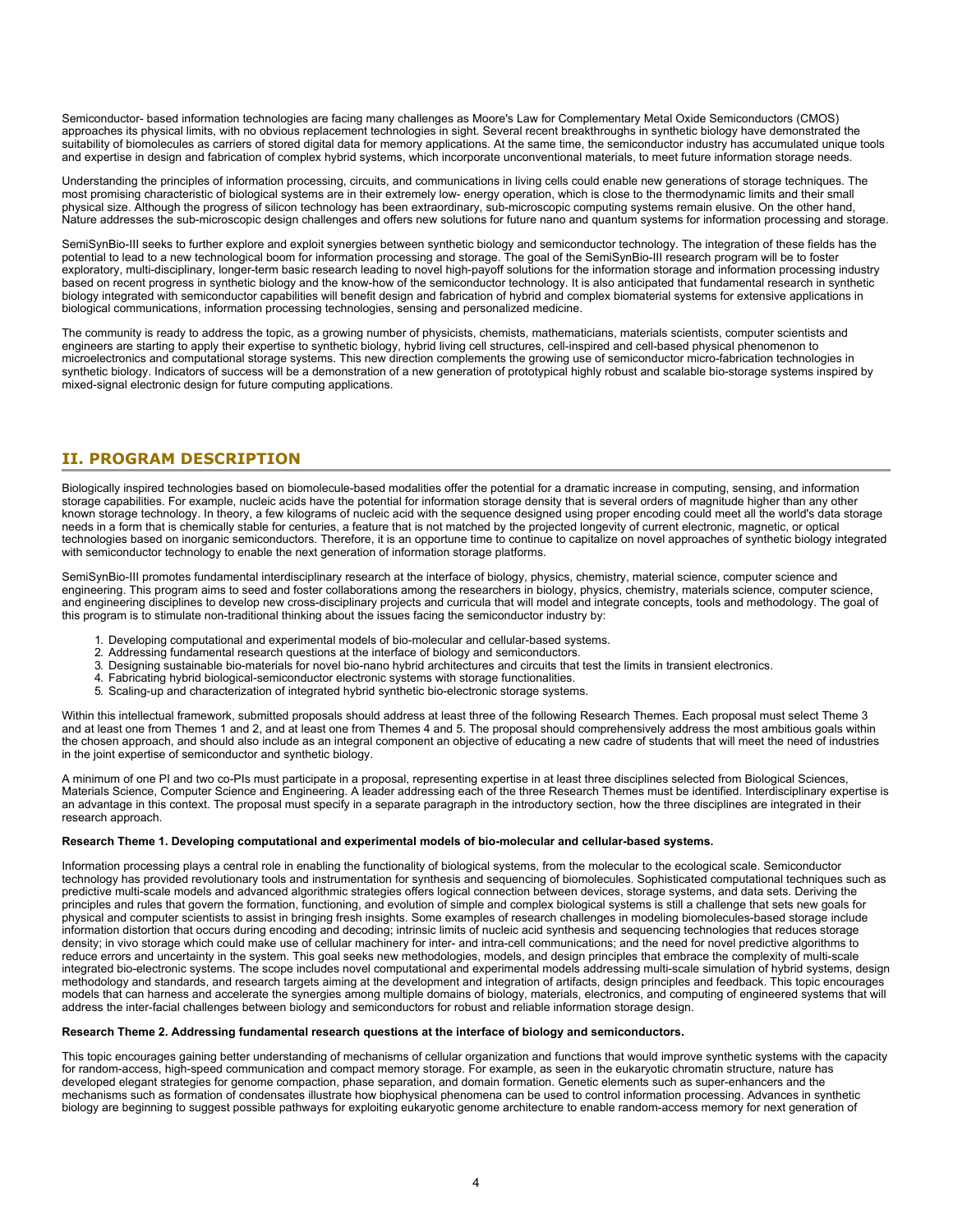communications and information storage technologies. An understanding of chromatin architecture and the influence of genome architecture on biochemical information processing may lead to design of random-access memory systems based on DNA or other biomolecule, where access to memory elements is controlled using biophysical cues. Potential research issues in storage encompass novel coding and compression algorithms for error-free communications, fast and efficient information recovery of specific stored information, architecture of the memory device, and optimal design of DNA or other biomolecule-based memory systems. Exploiting inter-facial challenges between biological information processing systems and information encoding in electronic systems, offers the potential for integration of biological circuits, communication, and storage for next generation of information storage systems. Overall, this topic encourages research ideas motivated by biological information processing and aiming at future highly functional, digital and analog computing with semiconductor technologies having high information density and extremely low energy consumption. Research in this domain is expected to spur new methods in biomolecule storage systems.

#### **Research Theme 3. Designing sustainable bio-materials for novel bio-nano hybrid architectures and circuits that test the limits in transient electronics.**

A new materials base is needed for future electronic hardware. Currently most electronics use silicon, which may not be sustainable for future demand of data storage produced or optimally preserved in the future, as billions of heterogeneous sensor nodes are realized as a part of the Internet of Things. Waste generated from used electronics is also a serious problem. Novel bio-materials systems that can be implemented in future electronic devices, components, and systems and can support sustainability through biodegradability are of interest. Research that identifies viable options for data storage, is of interest for the SemiSynBio-III program. In addition to biological systems in which long-term storage is encoded in ordered macromolecules such as DNA, smaller and more chemically diverse biomolecules, such as proteins and metabolites, that represent large aggregate amounts of information describing the working state of an organism are also encouraged.

Novel electronic materials base will require new fabrication technologies that use synthetic biology to create "cellular factories." Living systems fabricate complex

nanometer-scale structures with high yield and low energy utilization. For example, biomolecule self-assembly occurs at a rate of  $\sim$ 10<sup>18</sup> molecules per second (at biological growth rates, a 1Gb chip could be built in about 5 s), with energy utilization of  $\sim 10^{17}$  J/molecule, which is 100 times less than that of conventional subtractive manufacturing. Microorganisms can be programmed to produce a range of novel materials for semiconductor processes that have the desired chemical composition and morphology. Combining these capabilities of living systems with nucleic acid-based, protein-based or other bio-polymer-based selfassembly offers transformative potential for revolutionizing the synthesis of complex electronic architectures and circuits for information storage. Moreover, engineered bio-systems may store and access information not only in the form of genetically encoded bio-polymers, but also in the form of chemically diverse small molecules, metabolic networks and other biological networks, An additional attractive property of these materials is that they are likely to be amenable to bioengineering, scalable, and potentially biodegradable.

#### **Research Theme 4. Fabricating hybrid biological- semiconductor electronic systems with communications and storage functionalities.**

The hybrid biological-semiconductor electronic systems can be employed in a broad spectrum of critical applications with ground-breaking scientific, economic, and societal impacts. Leveraging the built-in or synthetically programmed cellular circuits and machineries and their interactions with semiconductor platforms can potentially offer unprecedented capabilities that will be far beyond conventional electronics. Emerging hybrid biological-semiconductor platforms will leverage both natural and synthetic biological processes and advanced semiconductor technologies. In such hybrid platforms, living cells and tissues can function as a "Biological Front-End" layer with the cellular biochemical processes serving as an organic interface to the external environment to perform synthesis, biological sensing, actuation, signal processing, and energy harvesting. In parallel, the underlying semiconductor platforms can form a "Semiconductor Back-End" layer for information computation, control, communication, storage, and energy supply. If reliable two-way communication schemes for both information and energy are achieved between the "Biological Front-End" and "Semiconductor Back-End" with a high spatiotemporal resolution and massively parallel operations, one can expect a creation of a hybrid biotic-abiotic feedback system that may involve entirely new functionalities for antegrade/ retrograde data storage systems. Advances in this field could also stimulate developments of self-powered intelligent sensor systems that integrate biological sensing and energy-generation functions with computing capabilities to enable communications and information storage for diverse applications.

### **Research Theme 5. Scaling-up and characterization of integrated hybrid synthetic bio-electronic storage. systems.**

Currently, semiconductor technologies have directly enabled remarkable progress in sequencing, microscopy, and other types of instrumentation, as well as in big data analysis in biology. However, synthetic biology is at an early stage of engineering due to limited automation and absence of large-scale integration in the build-to-test phases of the design cycle. As progress in instrumentation miniaturization and high-throughput characterization technologies increases, the demand for semiconductors and electronic assembly technologies will become better suited to be integrated into the biological domain as essential platforms. New tools for characterization and metrology for hybrid bio-electronic systems are needed. The incorporation of these technologies will further require a stepchange in the way that Software Design Automation (SDA) for synthetic biology will be approached. Synthetic biology designs should be verified to be trustworthy and economical and thus breakthroughs are required in programming languages used in biology and formal verification techniques for large-scale synthetic bio-engineered system. While the first-generation synthetic biology has demonstrated many impressive proof-of-concept circuits, full-scale computeraided design tools will be needed for reliable design of larger and more complex systems for communications and information storage, such as cellular-scale models. One recent benchmark is ~104 biological design automation (BDA) designed equivalent "bits" (DNA base-pairs) versus ~109 electronic design automation (EDA) "bits" (e.g. binary switches on a chip). Leveraging advanced EDA tools and concepts for complex design could enable a radical increase in the complexity of BDA capabilities. Currently, the biological design cycle is slow, expensive, and laborious, and in most cases, design is carried out empirically using a small number of parts. Experimental evolution that is an essential ingredient of the design cycle supplemented with predictive outcomes and multi-scale simulations of hybrid systems are strongly encouraged. Therefore, challenges associated with the development of EDA/BDA/SDA interface requires expert input from the multiple communities are also encouraged.

**Note: All proposals should also address the goal of educating a new cadre of students, scientists and engineers that will meet the needs of industries stemming from the interfacing of semiconductors with synthetic biology.**

### <span id="page-4-0"></span>**III. AWARD INFORMATION**

**Anticipated Type of Award:** Continuing Grant or Standard Grant

**Estimated Number of Awards:** 8 to 10

**Anticipated Funding Amount:** \$12,000,000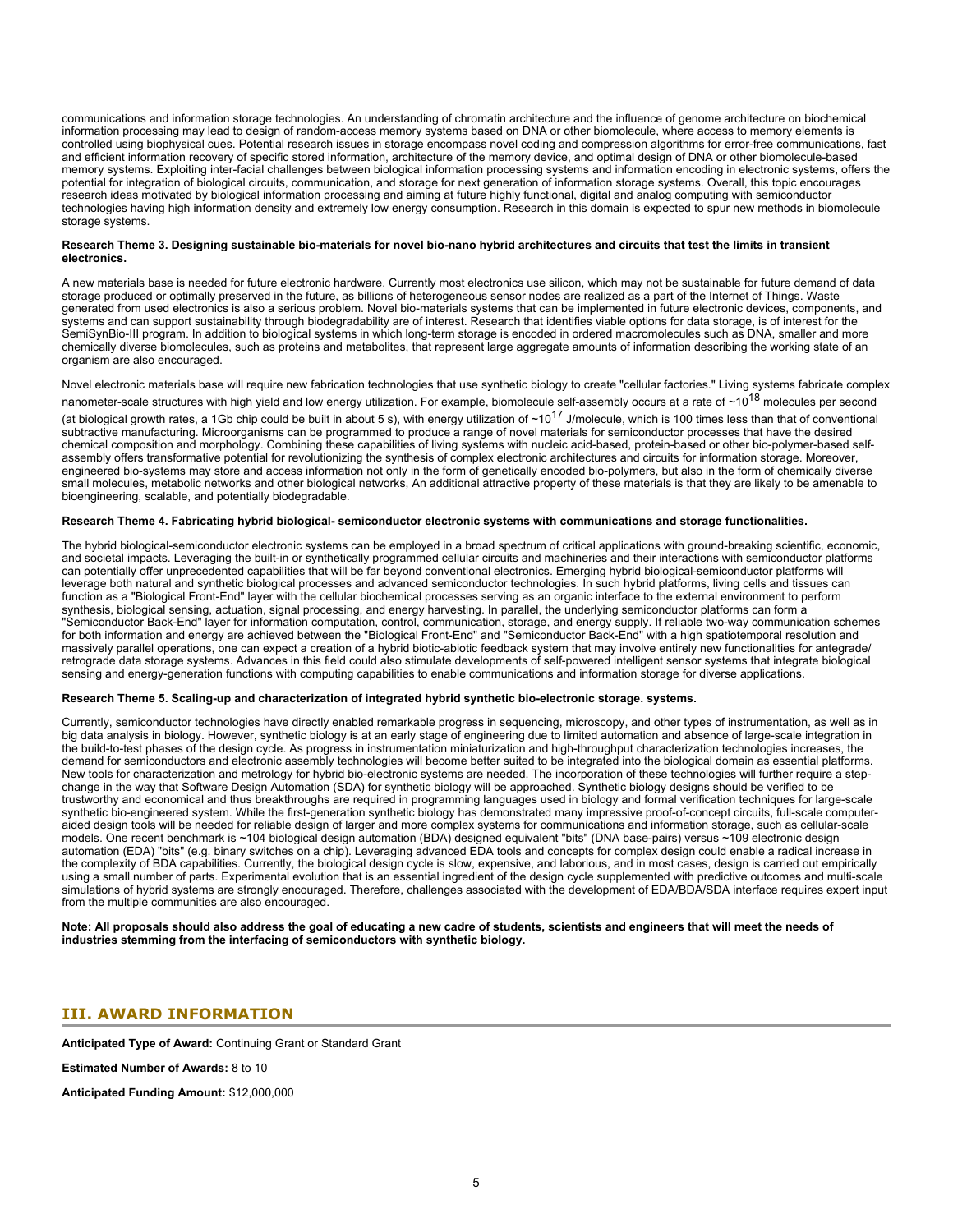Individual projects will be funded at up to \$1,500,000 for three years depending on the availability of funds.

Estimated program budget, number of awards and average award size/duration are subject to the availability of funds.

### <span id="page-5-0"></span>**IV. ELIGIBILITY INFORMATION**

#### **Who May Submit Proposals:**

Proposals may only be submitted by the following:

• Institutions of Higher Education (IHEs) - Two- and four-year IHEs (including community colleges) accredited in, and having a campus located in the US, acting on behalf of their faculty members. Special Instructions for International Branch Campuses of US IHEs: If the proposal includes funding to be provided to an international branch campus of a US institution of higher education (including through use of subawards and consultant arrangements), the proposer must explain the benefit(s) to the project of performance at the international branch campus, and justify why the project activities cannot be performed at the US campus.

#### **Who May Serve as PI:**

The Principal Investigator (PI) must be at the faculty level as determined by the submitting organization. A minimum of one PI and two co-PIs must participate.

A minimum of one PI and two co-PIs must participate in a proposal, representing expertise in at least three disciplines selected from Biological Sciences, Materials Science, Computer Science and Engineering. A leader addressing each of the three Research Themes must be identified. Interdisciplinary expertise is an advantage in this context. The proposal must specify in a separate paragraph in the introductory section, how the three disciplines are integrated in their research approach.

### **Limit on Number of Proposals per Organization:**

There are no restrictions or limits.

### **Limit on Number of Proposals per PI or co-PI:** 1

An investigator may participate as PI, co-PI or senior personnel in no more than one proposal submitted in response to this solicitation. It is the responsibility of the submitting institution to ensure that the PI and all the co-PIs are participating in only one proposal.

If an individual exceeds this limit, proposals will be accepted based on earliest date and time of the proposal submission, i.e., the first proposal received will be accepted and the remainder will be returned without review. No exceptions will be made.

#### **Additional Eligibility Info:**

Proposals submitted in response to this solicitation cannot be duplicates of proposals to any other Federal agency for simultaneous consideration. The only exception to this rule is: Proposals from PIs who are beginning investigators (individuals who have not been a PI or co-PI on a Federally funded award with the exception of doctoral dissertation, postdoctoral fellowship, or research planning grants). For proposers who qualify under this latter exception, the box for "Beginning Investigator" must be checked on the Cover Sheet.

**If a proposal involves multiple organizations, it must be submitted as a single proposal with subawards. Separately submitted collaborative proposals are not permitted and will be returned without review.**

### <span id="page-5-1"></span>**V. PROPOSAL PREPARATION AND SUBMISSION INSTRUCTIONS**

### **A. Proposal Preparation Instructions**

**Full Proposal Preparation Instructions**: Proposers may opt to submit proposals in response to this Program Solicitation via Research.gov or Grants.gov.

- Full Proposals submitted via Research.gov: Proposals submitted in response to this program solicitation should be prepared and submitted in accordance with the general guidelines contained in the *NSF Proposal and Award Policies and Procedures Guide* (PAPPG). The complete text of the PAPPG is available electronically on the NSF website at: [https://www.nsf.gov/publications/pub\\_summ.jsp?ods\\_key=pappg](https://www.nsf.gov/publications/pub_summ.jsp?ods_key=pappg). Paper copies of the PAPPG may be obtained from the NSF Publications Clearinghouse, telephone (703) 292-8134 or by e-mail from [nsfpubs@nsf.gov.](mailto:nsfpubs@nsf.gov) The Prepare New Proposal setup will prompt you for the program solicitation number.
- Full proposals submitted via Grants.gov: Proposals submitted in response to this program solicitation via Grants.gov should be prepared and submitted in accordance with the *NSF Grants.gov Application Guide: A Guide for the Preparation and Submission of NSF Applications via Grants.gov*. The complete text of the *NSF Grants.gov Application Guide* is available on the Grants.gov website and on the NSF website at: [\(https://www.nsf.gov/publications/pub\\_summ.jsp?ods\\_key=grantsgovguide](https://www.nsf.gov/publications/pub_summ.jsp?ods_key=grantsgovguide)). To obtain copies of the Application Guide and Application Forms Package, click on the Apply tab on the Grants.gov site, then click on the Apply Step 1: Download a Grant Application Package and Application Instructions link and enter the funding opportunity number, (the program solicitation number without the NSF prefix) and press the Download Package button. Paper copies of the Grants.gov Application Guide also may be obtained from the NSF Publications Clearinghouse, telephone (703) 292-8134 or by e-mail from [nsfpubs@nsf.gov](mailto:nsfpubs@nsf.gov).

See PAPPG Chapter II.C.2 for guidance on the required sections of a full research proposal submitted to NSF. Please note that the proposal preparation instructions provided in this program solicitation may deviate from the PAPPG instructions.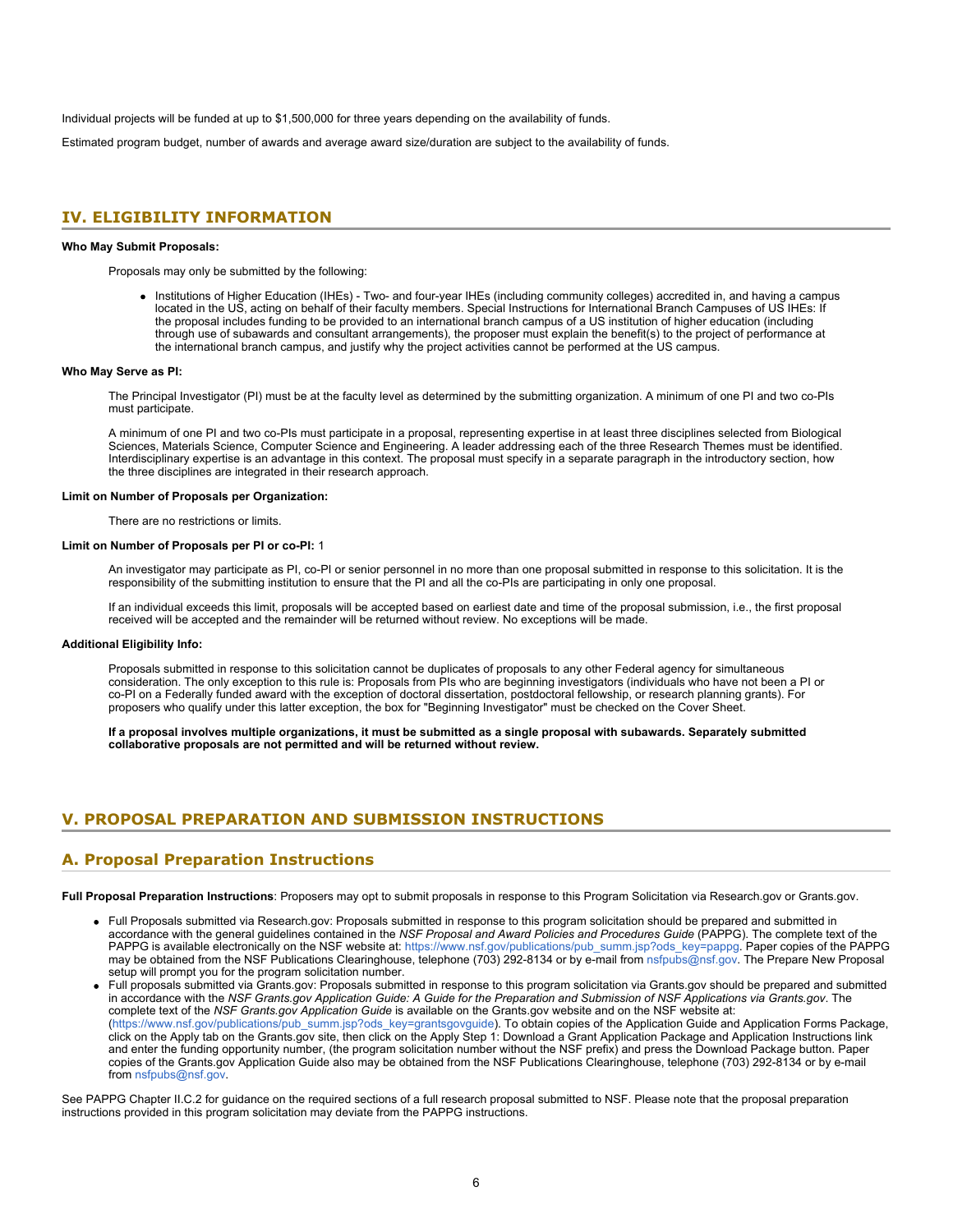If a proposal involves multiple organizations, it must be submitted as a single proposal with subawards. Separately submitted collaborative proposals are not permitted and will be returned without review.

The title of the proposal should begin with "SemiSynBio-III:"

### <span id="page-6-0"></span>**B. Budgetary Information**

### **Cost Sharing:**

Inclusion of voluntary committed cost sharing is prohibited.

# <span id="page-6-1"></span>**C. Due Dates**

**Full Proposal Deadline(s)** (due by 5 p.m. submitter's local time):

April 25, 2022

### <span id="page-6-2"></span>**D. Research.gov/Grants.gov Requirements**

#### **For Proposals Submitted Via Research.gov:**

To prepare and submit a proposal via Research.gov, see detailed technical instructions available at: [https://www.research.gov/research](https://www.research.gov/research-portal/appmanager/base/desktop?_nfpb=true&_pageLabel=research_node_display&_nodePath=/researchGov/Service/Desktop/ProposalPreparationandSubmission.html)[portal/appmanager/base/desktop?](https://www.research.gov/research-portal/appmanager/base/desktop?_nfpb=true&_pageLabel=research_node_display&_nodePath=/researchGov/Service/Desktop/ProposalPreparationandSubmission.html)

[\\_nfpb=true&\\_pageLabel=research\\_node\\_display&\\_nodePath=/researchGov/Service/Desktop/ProposalPreparationandSubmission.html](https://www.research.gov/research-portal/appmanager/base/desktop?_nfpb=true&_pageLabel=research_node_display&_nodePath=/researchGov/Service/Desktop/ProposalPreparationandSubmission.html). For Research.gov user support, call the Research.gov Help Desk at 1-800-673-6188 or e-mail [rgov@nsf.gov](mailto:rgov@nsf.gov). The Research.gov Help Desk answers general technical questions related to the use of the Research.gov system. Specific questions related to this program solicitation should be referred to the NSF program staff contact(s) listed in Section VIII of this funding opportunity.

### **For Proposals Submitted Via Grants.gov:**

Before using Grants.gov for the first time, each organization must register to create an institutional profile. Once registered, the applicant's organization can then apply for any federal grant on the Grants.gov website. Comprehensive information about using Grants.gov is available on the Grants.gov Applicant Resources webpage:<https://www.grants.gov/web/grants/applicants.html>. In addition, the NSF Grants.gov Application Guide (see link in Section V.A) provides instructions regarding the technical preparation of proposals via Grants.gov. For Grants.gov user support, contact the Grants.gov Contact Center at 1-800-518-4726 or by email: [support@grants.gov.](mailto:support@grants.gov) The Grants.gov Contact Center answers general technical questions related to the use of Grants.gov. Specific questions related to this program solicitation should be referred to the NSF program staff contact(s) listed in Section VIII of this solicitation.

*Submitting the Proposal:* Once all documents have been completed, the Authorized Organizational Representative (AOR) must submit the application to Grants.gov and verify the desired funding opportunity and agency to which the application is submitted. The AOR must then sign and submit the application to Grants.gov. The completed application will be transferred to the NSF FastLane system for further processing.

Proposers that submitted via Research.gov may use Research.gov to verify the status of their submission to NSF. For proposers that submitted via Grants.gov, until an application has been received and validated by NSF, the Authorized Organizational Representative may check the status of an application on Grants.gov. After proposers have received an e-mail notification from NSF, Research.gov should be used to check the status of an application.

# <span id="page-6-3"></span>**VI. NSF PROPOSAL PROCESSING AND REVIEW PROCEDURES**

Proposals received by NSF are assigned to the appropriate NSF program for acknowledgment and, if they meet NSF requirements, for review. All proposals are carefully reviewed by a scientist, engineer, or educator serving as an NSF Program Officer, and usually by three to ten other persons outside NSF either as *ad hoc* reviewers, panelists, or both, who are experts in the particular fields represented by the proposal. These reviewers are selected by Program Officers charged with oversight of the review process. Proposers are invited to suggest names of persons they believe are especially well qualified to review the proposal and/or persons they would prefer not review the proposal. These suggestions may serve as one source in the reviewer selection process at the Program Officer's discretion. Submission of such names, however, is optional. Care is taken to ensure that reviewers have no conflicts of interest with the proposal. In addition, Program Officers may obtain comments from site visits before recommending final action on proposals. Senior NSF staff further review recommendations for awards. A flowchart that depicts the entire NSF proposal and award process (and associated timeline) is included in PAPPG Exhibit III-1.

A comprehensive description of the Foundation's merit review process is available on the NSF website at: [https://www.nsf.gov/bfa/dias/policy/merit\\_review/](https://www.nsf.gov/bfa/dias/policy/merit_review/).

Proposers should also be aware of core strategies that are essential to the fulfillment of NSF's mission, as articulated in *[Building the Future: Investing in](https://www.nsf.gov/publications/pub_summ.jsp?ods_key=nsf18045) [Discovery and Innovation - NSF Strategic Plan for Fiscal Years \(FY\) 2018 – 2022](https://www.nsf.gov/publications/pub_summ.jsp?ods_key=nsf18045)*. These strategies are integrated in the program planning and implementation process, of which proposal review is one part. NSF's mission is particularly well-implemented through the integration of research and education and broadening participation in NSF programs, projects, and activities.

One of the strategic objectives in support of NSF's mission is to foster integration of research and education through the programs, projects, and activities it supports at academic and research institutions. These institutions must recruit, train, and prepare a diverse STEM workforce to advance the frontiers of science and participate in the U.S. technology-based economy. NSF's contribution to the national innovation ecosystem is to provide cutting-edge research under the guidance of the Nation's most creative scientists and engineers. NSF also supports development of a strong science, technology, engineering, and mathematics (STEM) workforce by investing in building the knowledge that informs improvements in STEM teaching and learning.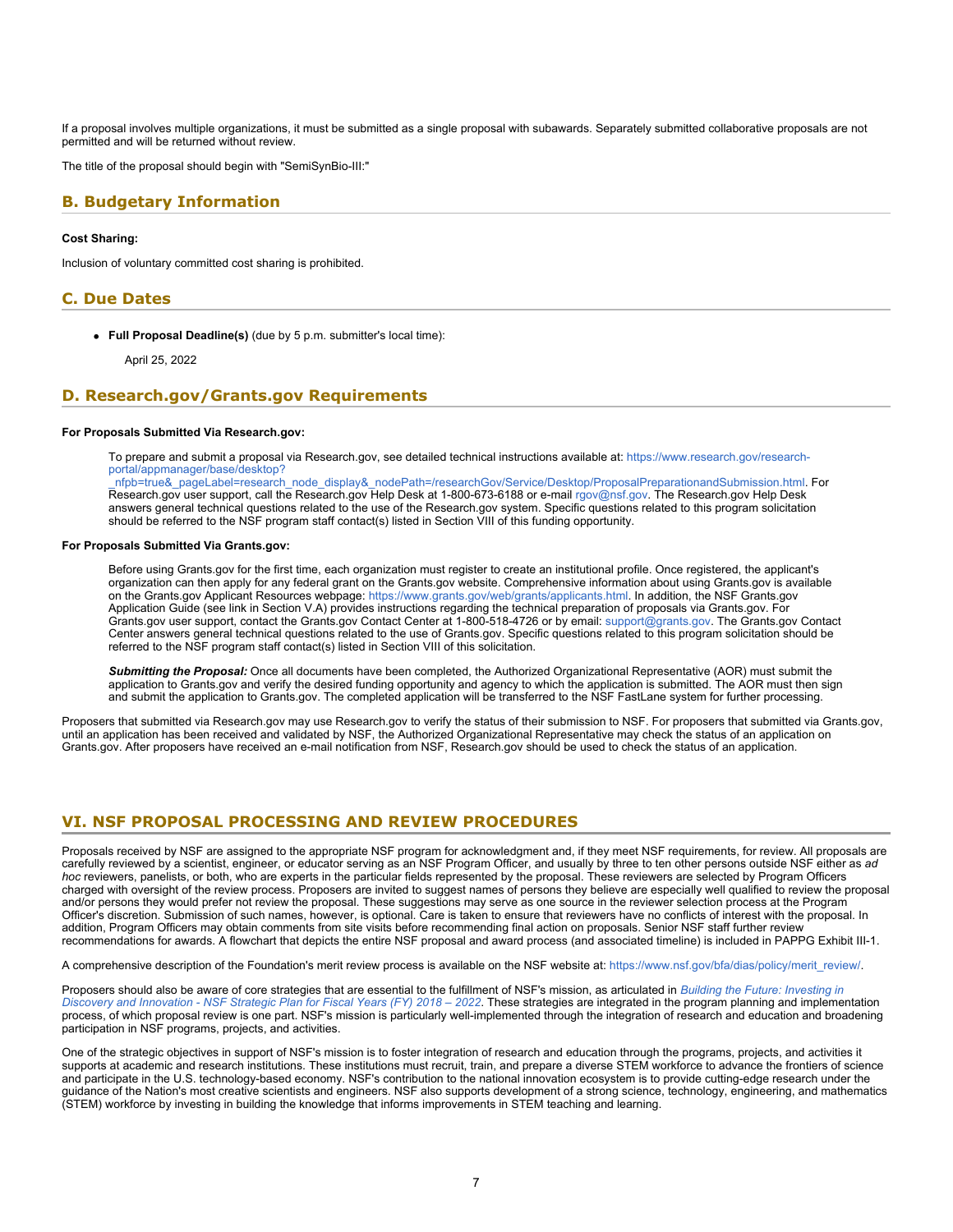NSF's mission calls for the broadening of opportunities and expanding participation of groups, institutions, and geographic regions that are underrepresented in STEM disciplines, which is essential to the health and vitality of science and engineering. NSF is committed to this principle of diversity and deems it central to the programs, projects, and activities it considers and supports.

# <span id="page-7-0"></span>**A. Merit Review Principles and Criteria**

The National Science Foundation strives to invest in a robust and diverse portfolio of projects that creates new knowledge and enables breakthroughs in understanding across all areas of science and engineering research and education. To identify which projects to support, NSF relies on a merit review process that incorporates consideration of both the technical aspects of a proposed project and its potential to contribute more broadly to advancing NSF's mission "to promote the progress of science; to advance the national health, prosperity, and welfare; to secure the national defense; and for other purposes." NSF makes every effort to conduct a fair, competitive, transparent merit review process for the selection of projects.

### **1. Merit Review Principles**

These principles are to be given due diligence by PIs and organizations when preparing proposals and managing projects, by reviewers when reading and evaluating proposals, and by NSF program staff when determining whether or not to recommend proposals for funding and while overseeing awards. Given that NSF is the primary federal agency charged with nurturing and supporting excellence in basic research and education, the following three principles apply:

- All NSF projects should be of the highest quality and have the potential to advance, if not transform, the frontiers of knowledge.
- NSF projects, in the aggregate, should contribute more broadly to achieving societal goals. These "Broader Impacts" may be accomplished through the research itself, through activities that are directly related to specific research projects, or through activities that are supported by, but are complementary to, the project. The project activities may be based on previously established and/or innovative methods and approaches, but in either case must be well justified.
- Meaningful assessment and evaluation of NSF funded projects should be based on appropriate metrics, keeping in mind the likely correlation between the effect of broader impacts and the resources provided to implement projects. If the size of the activity is limited, evaluation of that activity in isolation is not likely to be meaningful. Thus, assessing the effectiveness of these activities may best be done at a higher, more aggregated, level than the individual project.

With respect to the third principle, even if assessment of Broader Impacts outcomes for particular projects is done at an aggregated level, PIs are expected to be accountable for carrying out the activities described in the funded project. Thus, individual projects should include clearly stated goals, specific descriptions of the activities that the PI intends to do, and a plan in place to document the outputs of those activities.

These three merit review principles provide the basis for the merit review criteria, as well as a context within which the users of the criteria can better understand their intent.

### **2. Merit Review Criteria**

All NSF proposals are evaluated through use of the two National Science Board approved merit review criteria. In some instances, however, NSF will employ additional criteria as required to highlight the specific objectives of certain programs and activities.

The two merit review criteria are listed below. **Both** criteria are to be given **full consideration** during the review and decision-making processes; each criterion is necessary but neither, by itself, is sufficient. Therefore, proposers must fully address both criteria. (PAPPG Chapter II.C.2.d(i). contains additional information for use by proposers in development of the Project Description section of the proposal). Reviewers are strongly encouraged to review the criteria, including PAPPG Chapter II.C.2.d(i), prior to the review of a proposal.

When evaluating NSF proposals, reviewers will be asked to consider what the proposers want to do, why they want to do it, how they plan to do it, how they will know if they succeed, and what benefits could accrue if the project is successful. These issues apply both to the technical aspects of the proposal and the way in which the project may make broader contributions. To that end, reviewers will be asked to evaluate all proposals against two criteria:

- **Intellectual Merit:** The Intellectual Merit criterion encompasses the potential to advance knowledge; and
- **Broader Impacts:** The Broader Impacts criterion encompasses the potential to benefit society and contribute to the achievement of specific, desired societal outcomes.

The following elements should be considered in the review for both criteria:

- 1. What is the potential for the proposed activity to
	- a. Advance knowledge and understanding within its own field or across different fields (Intellectual Merit); and
	- b. Benefit society or advance desired societal outcomes (Broader Impacts)?
- 2. To what extent do the proposed activities suggest and explore creative, original, or potentially transformative concepts?
- 3. Is the plan for carrying out the proposed activities well-reasoned, well-organized, and based on a sound rationale? Does the plan incorporate a mechanism to assess success?
- 4. How well qualified is the individual, team, or organization to conduct the proposed activities?
- 5. Are there adequate resources available to the PI (either at the home organization or through collaborations) to carry out the proposed activities?

Broader impacts may be accomplished through the research itself, through the activities that are directly related to specific research projects, or through activities that are supported by, but are complementary to, the project. NSF values the advancement of scientific knowledge and activities that contribute to achievement of societally relevant outcomes. Such outcomes include, but are not limited to: full participation of women, persons with disabilities, and other underrepresented groups in science, technology, engineering, and mathematics (STEM); improved STEM education and educator development at any level; increased public scientific literacy and public engagement with science and technology; improved well-being of individuals in society; development of a diverse, globally competitive STEM workforce; increased partnerships between academia, industry, and others; improved national security; increased economic competitiveness of the United States; and enhanced infrastructure for research and education.

Proposers are reminded that reviewers will also be asked to review the Data Management Plan and the Postdoctoral Researcher Mentoring Plan, as appropriate.

#### **Additional Solicitation Specific Review Criteria**

Comment on the extent to which the project comprehensively addresses at least three themes within the chosen approach, including one from Theme 1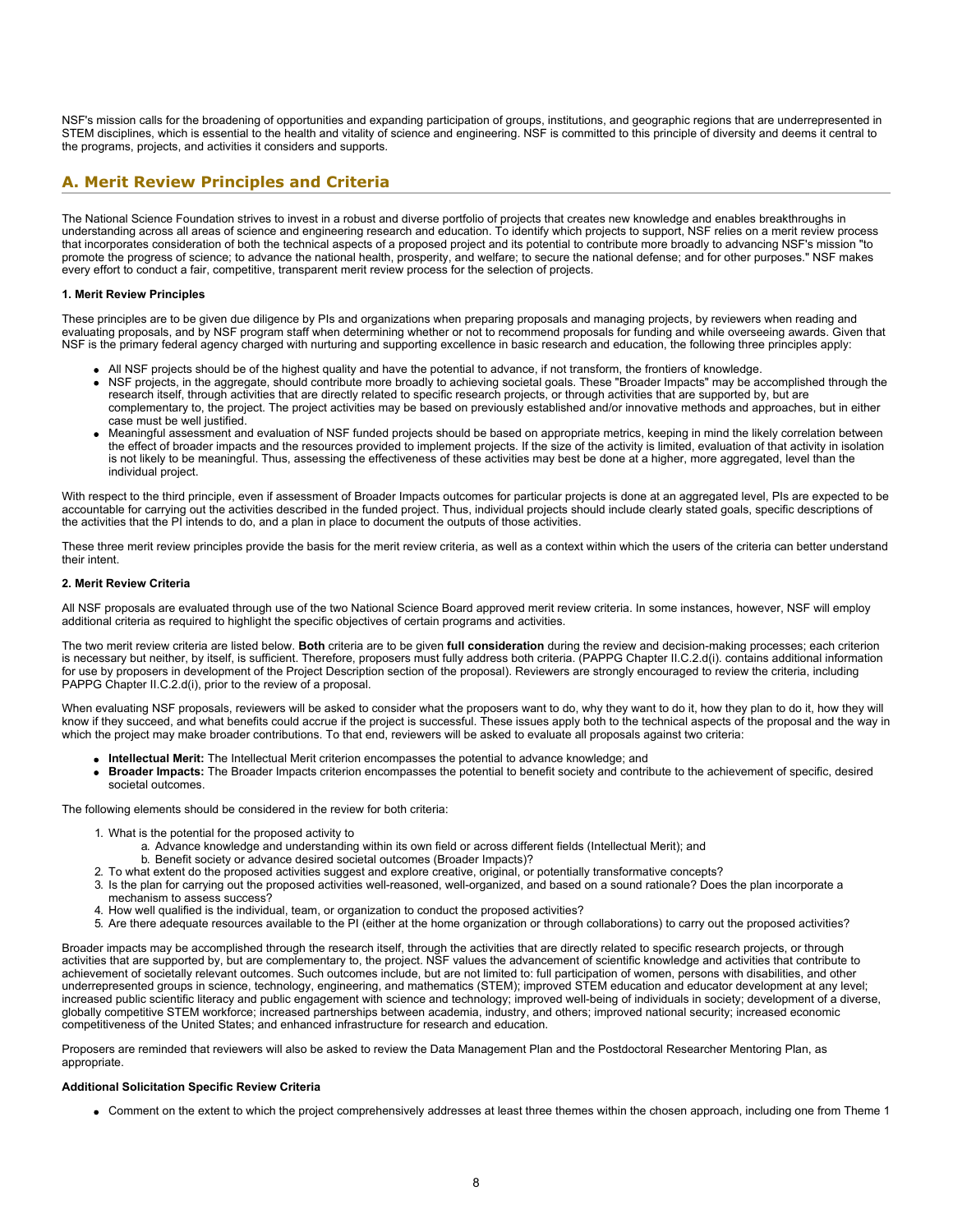and Theme 2, and one from Theme 4 and Theme 5.

- Comment on the extent to which the project integrates expertise from at least three disciplines selected from Biological Science, Material Science, Computer Science, and Engineering, with each discipline represented by either the PI or a co-PI on the proposal.
- Comment on the extent to which the project fulfills the objective of educating a new cadre of students that will meet the need of industries operating at the interface of semiconductor technology and synthetic biology.

### <span id="page-8-0"></span>**B. Review and Selection Process**

Proposals submitted in response to this program solicitation will be reviewed by Ad hoc Review and/or Panel Review.

Reviewers will be asked to evaluate proposals using two National Science Board approved merit review criteria and, if applicable, additional program specific criteria. A summary rating and accompanying narrative will generally be completed and submitted by each reviewer and/or panel. The Program Officer assigned to manage the proposal's review will consider the advice of reviewers and will formulate a recommendation.

After scientific, technical and programmatic review and consideration of appropriate factors, the NSF Program Officer recommends to the cognizant Division Director whether the proposal should be declined or recommended for award. NSF strives to be able to tell applicants whether their proposals have been declined or recommended for funding within six months. Large or particularly complex proposals or proposals from new awardees may require additional review and processing time. The time interval begins on the deadline or target date, or receipt date, whichever is later. The interval ends when the Division Director acts upon the Program Officer's recommendation.

After programmatic approval has been obtained, the proposals recommended for funding will be forwarded to the Division of Grants and Agreements for review of business, financial, and policy implications. After an administrative review has occurred, Grants and Agreements Officers perform the processing and issuance of a grant or other agreement. Proposers are cautioned that only a Grants and Agreements Officer may make commitments, obligations or awards on behalf of NSF or authorize the expenditure of funds. No commitment on the part of NSF should be inferred from technical or budgetary discussions with a NSF Program Officer. A Principal Investigator or organization that makes financial or personnel commitments in the absence of a grant or cooperative agreement signed by the NSF Grants and Agreements Officer does so at their own risk.

Once an award or declination decision has been made, Principal Investigators are provided feedback about their proposals. In all cases, reviews are treated as confidential documents. Verbatim copies of reviews, excluding the names of the reviewers or any reviewer-identifying information, are sent to the Principal Investigator/Project Director by the Program Officer. In addition, the proposer will receive an explanation of the decision to award or decline funding.

### <span id="page-8-1"></span>**VII. AWARD ADMINISTRATION INFORMATION**

### <span id="page-8-2"></span>**A. Notification of the Award**

Notification of the award is made to *the submitting organization* by a Grants Officer in the Division of Grants and Agreements. Organizations whose proposals are declined will be advised as promptly as possible by the cognizant NSF Program administering the program. Verbatim copies of reviews, not including the identity of the reviewer, will be provided automatically to the Principal Investigator. (See Section VI.B. for additional information on the review process.)

# <span id="page-8-3"></span>**B. Award Conditions**

An NSF award consists of: (1) the award notice, which includes any special provisions applicable to the award and any numbered amendments thereto; (2) the budget, which indicates the amounts, by categories of expense, on which NSF has based its support (or otherwise communicates any specific approvals or disapprovals of proposed expenditures); (3) the proposal referenced in the award notice; (4) the applicable award conditions, such as Grant General Conditions (GC-1)\*; or Research Terms and Conditions\* and (5) any announcement or other NSF issuance that may be incorporated by reference in the award notice. Cooperative agreements also are administered in accordance with NSF Cooperative Agreement Financial and Administrative Terms and Conditions (CA-FATC) and the applicable Programmatic Terms and Conditions. NSF awards are electronically signed by an NSF Grants and Agreements Officer and transmitted electronically to the organization via e-mail.

\*These documents may be accessed electronically on NSF's Website at [https://www.nsf.gov/awards/managing/award\\_conditions.jsp?org=NSF](https://www.nsf.gov/awards/managing/award_conditions.jsp?org=NSF). Paper copies may be obtained from the NSF Publications Clearinghouse, telephone (703) 292-8134 or by e-mail from [nsfpubs@nsf.gov.](mailto:nsfpubs@nsf.gov)

More comprehensive information on NSF Award Conditions and other important information on the administration of NSF awards is contained in the NSF *Proposal & Award Policies & Procedures Guide* (PAPPG) Chapter VII, available electronically on the NSF Website at [https://www.nsf.gov/publications/pub\\_summ.jsp?ods\\_key=pappg.](https://www.nsf.gov/publications/pub_summ.jsp?ods_key=pappg)

#### **Special Award Conditions:**

**Recipients of awards under SemiSymBio-III program are required to include funds to attend at least one annual Principal Investigators' (PI) meeting organized by NSF during the award period.**

# <span id="page-8-4"></span>**C. Reporting Requirements**

For all multi-year grants (including both standard and continuing grants), the Principal Investigator must submit an annual project report to the cognizant Program Officer no later than 90 days prior to the end of the current budget period. (Some programs or awards require submission of more frequent project reports). No later than 120 days following expiration of a grant, the PI also is required to submit a final project report, and a project outcomes report for the general public.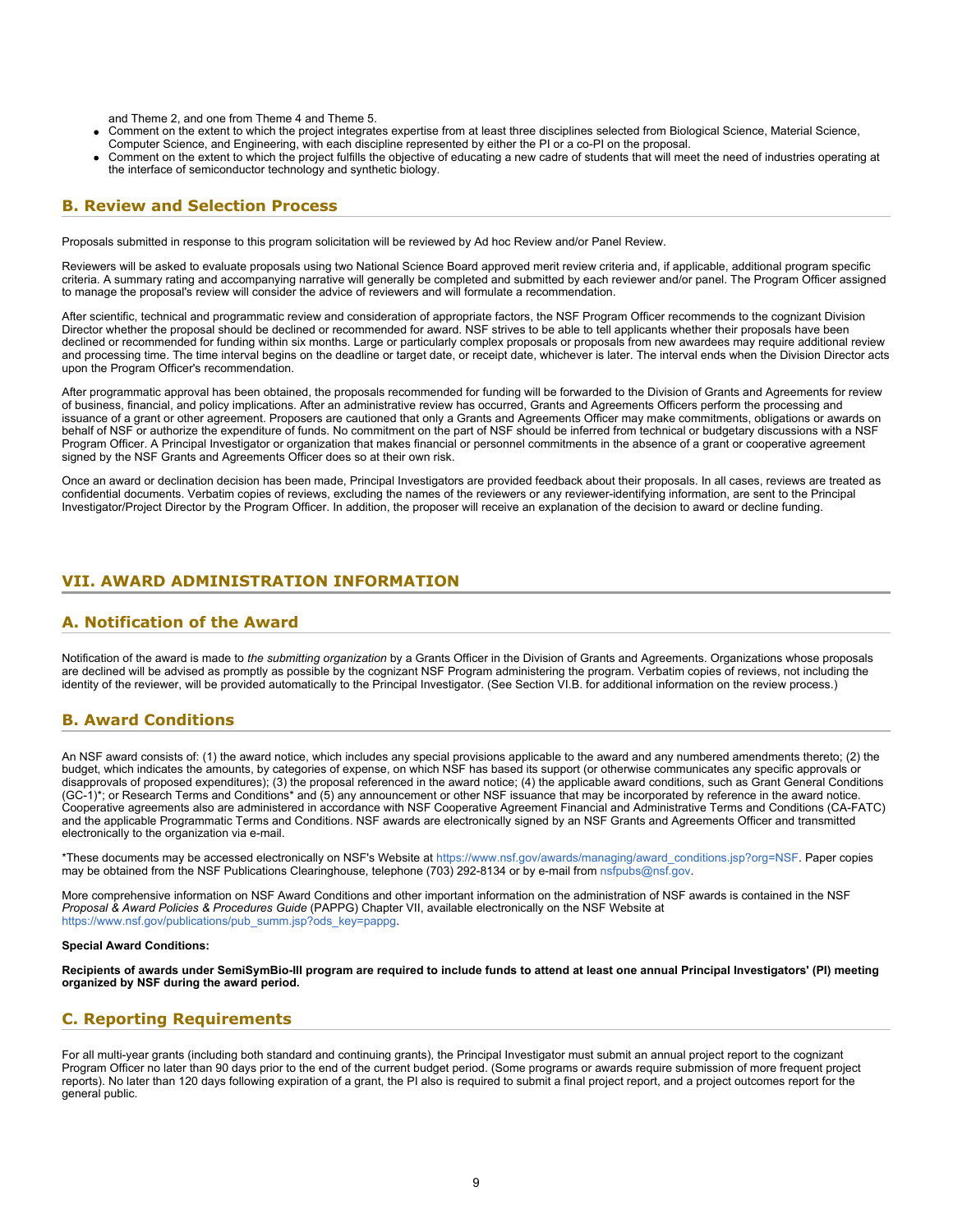Failure to provide the required annual or final project reports, or the project outcomes report, will delay NSF review and processing of any future funding increments as well as any pending proposals for all identified PIs and co-PIs on a given award. PIs should examine the formats of the required reports in advance to assure availability of required data.

PIs are required to use NSF's electronic project-reporting system, available through Research.gov, for preparation and submission of annual and final project reports. Such reports provide information on accomplishments, project participants (individual and organizational), publications, and other specific products and impacts of the project. Submission of the report via Research.gov constitutes certification by the PI that the contents of the report are accurate and complete. The project outcomes report also must be prepared and submitted using Research.gov. This report serves as a brief summary, prepared specifically for the public, of the nature and outcomes of the project. This report will be posted on the NSF website exactly as it is submitted by the PI.

More comprehensive information on NSF Reporting Requirements and other important information on the administration of NSF awards is contained in the *NSF Proposal & Award Policies & Procedures Guide* (PAPPG) Chapter VII, available electronically on the NSF Website at [https://www.nsf.gov/publications/pub\\_summ.jsp?ods\\_key=pappg.](https://www.nsf.gov/publications/pub_summ.jsp?ods_key=pappg)

# <span id="page-9-0"></span>**VIII. AGENCY CONTACTS**

*Please note that the program contact information is current at the time of publishing. See program website for any updates to the points of contact.*

General inquiries regarding this program should be made to:

- Usha Varshney, ECCS/ENG, telephone: (703) 292-5385, email: [uvarshne@nsf.gov](mailto:uvarshne@nsf.gov)
- Mitra Basu, CCF/CISE, telephone: (703) 292-8649, email: [mbasu@nsf.gov](mailto:mbasu@nsf.gov)
- Ramon Gonzalez, MCB/BIO, telephone: (703) 292-8046, email: [ramgonza@nsf.gov](mailto:ramgonza@nsf.gov)
- Paul A. Lane, DMR/MPS, telephone: (703) 292-2453, email: [plane@nsf.gov](mailto:plane@nsf.gov)

For questions related to the use of FastLane or Research.gov, contact:

- FastLane and Research.gov Help Desk: 1-800-673-6188
- FastLane Help Desk e-mail: [fastlane@nsf.gov](mailto:fastlane@nsf.gov)
- Research.gov Help Desk e-mail: [rgov@nsf.gov](mailto:rgov@nsf.gov)

For questions relating to Grants.gov contact:

Grants.gov Contact Center: If the Authorized Organizational Representatives (AOR) has not received a confirmation message from Grants.gov within 48 hours of submission of application, please contact via telephone: 1-800-518-4726; e-mail: [support@grants.gov](mailto:support@grants.gov).

### <span id="page-9-1"></span>**IX. OTHER INFORMATION**

The NSF website provides the most comprehensive source of information on NSF Directorates (including contact information), programs and funding opportunities. Use of this website by potential proposers is strongly encouraged. In addition, "NSF Update" is an information-delivery system designed to keep potential proposers and other interested parties apprised of new NSF funding opportunities and publications, important changes in proposal and award policies and procedures, and upcoming NSF [Grants Conferences](https://www.nsf.gov/bfa/dias/policy/outreach.jsp). Subscribers are informed through e-mail or the user's Web browser each time new publications are issued that match their identified interests. "NSF Update" also is available on [NSF's website](https://www.nsf.gov/cgi-bin/goodbye?https://public.govdelivery.com/accounts/USNSF/subscriber/new?topic_id=USNSF_179).

Grants.gov provides an additional electronic capability to search for Federal government-wide grant opportunities. NSF funding opportunities may be accessed via this mechanism. Further information on Grants.gov may be obtained at [https://www.grants.gov](https://www.grants.gov/).

# **ABOUT THE NATIONAL SCIENCE FOUNDATION**

The National Science Foundation (NSF) is an independent Federal agency created by the National Science Foundation Act of 1950, as amended (42 USC 1861-75). The Act states the purpose of the NSF is "to promote the progress of science; [and] to advance the national health, prosperity, and welfare by supporting research and education in all fields of science and engineering."

NSF funds research and education in most fields of science and engineering. It does this through grants and cooperative agreements to more than 2,000 colleges, universities, K-12 school systems, businesses, informal science organizations and other research organizations throughout the US. The Foundation accounts for about one-fourth of Federal support to academic institutions for basic research.

NSF receives approximately 55,000 proposals each year for research, education and training projects, of which approximately 11,000 are funded. In addition, the Foundation receives several thousand applications for graduate and postdoctoral fellowships. The agency operates no laboratories itself but does support National Research Centers, user facilities, certain oceanographic vessels and Arctic and Antarctic research stations. The Foundation also supports cooperative research between universities and industry, US participation in international scientific and engineering efforts, and educational activities at every academic level.

*Facilitation Awards for Scientists and Engineers with Disabilities* (FASED) provide funding for special assistance or equipment to enable persons with disabilities to work on NSF-supported projects. See the *NSF Proposal & Award Policies & Procedures Guide* Chapter II.E.6 for instructions regarding preparation of these types of proposals.

The National Science Foundation has Telephonic Device for the Deaf (TDD) and Federal Information Relay Service (FIRS) capabilities that enable individuals